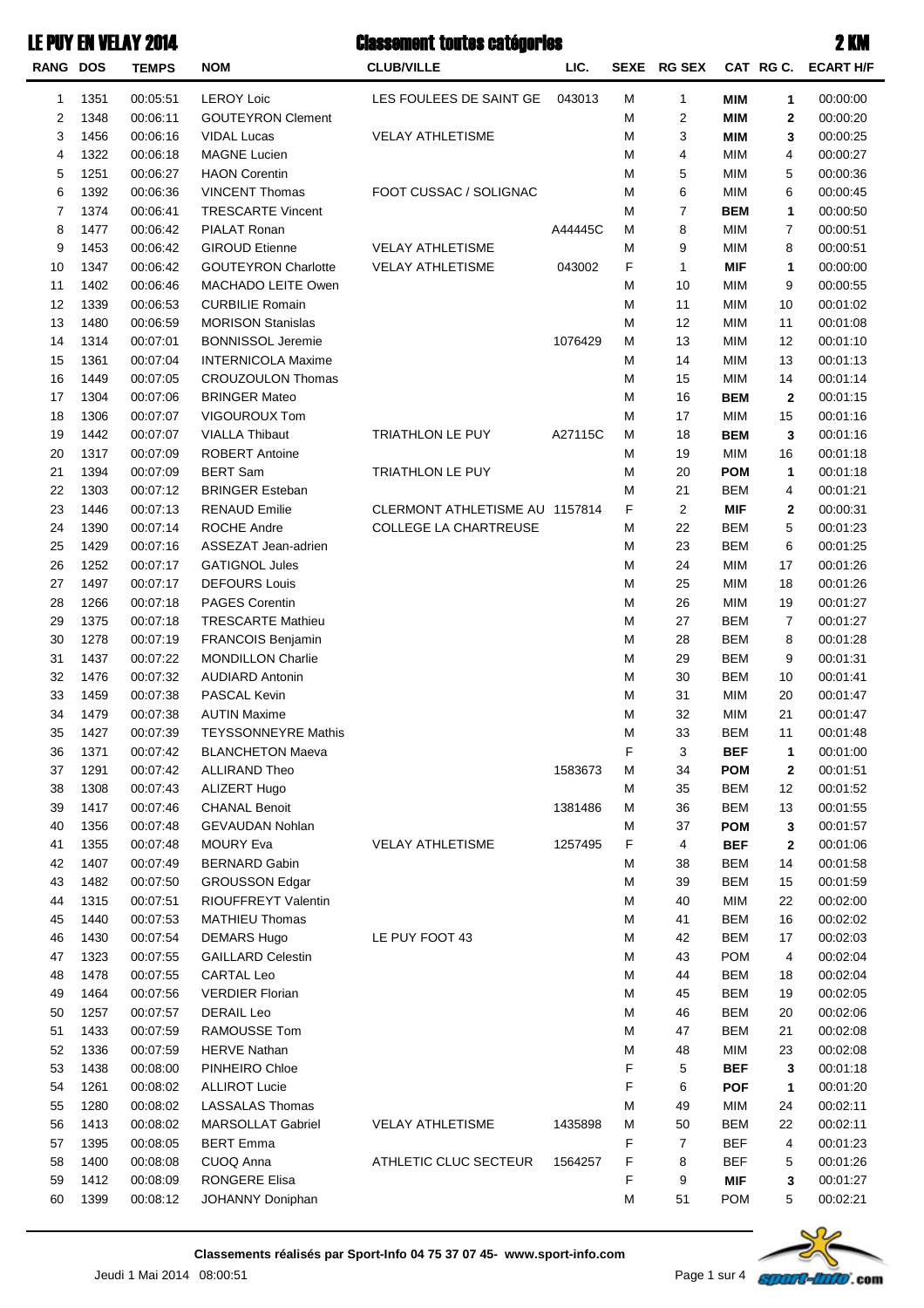| <b>RANG DOS</b> |      | <b>TEMPS</b> | <b>NOM</b>                 | <b>CLUB/VILLE</b>           | LIC.    |   | SEXE RG SEX |            | CAT RG C.    | <b>ECART H/F</b> |
|-----------------|------|--------------|----------------------------|-----------------------------|---------|---|-------------|------------|--------------|------------------|
| 61              | 1447 | 00:08:12     | <b>MASSON Simon</b>        |                             |         | М | 52          | <b>BEM</b> | 23           | 00:02:21         |
| 62              | 1387 | 00:08:12     | <b>FAURE Marine</b>        | <b>BASKET SAINT PAULIEN</b> |         | F | 10          | <b>POF</b> | $\mathbf{2}$ | 00:01:30         |
| 63              | 1340 | 00:08:13     | <b>JOHANNY Annaleah</b>    |                             |         | F | 11          | <b>MIF</b> | 4            | 00:01:31         |
| 64              | 1320 | 00:08:14     | <b>CHAPUIS Tom</b>         |                             |         | М | 53          | <b>BEM</b> | 24           | 00:02:23         |
| 65              | 1333 | 00:08:14     | <b>BERTHOLLET Audraine</b> |                             |         | М | 54          | <b>POM</b> | 6            | 00:02:23         |
| 66              | 1378 | 00:08:14     | <b>DOMAS Elise</b>         | <b>BASKET SAINT PAULIEN</b> |         | F | 12          | <b>MIF</b> | 5            | 00:01:32         |
| 67              | 1381 | 00:08:16     | FOURNIER Jocelyn           | <b>BASKET SAINT PAULIEN</b> |         | М | 55          | <b>POM</b> | 7            | 00:02:25         |
| 68              | 1302 | 00:08:17     | MAS Benjamin               |                             |         | М | 56          | <b>MIM</b> | 25           | 00:02:26         |
| 69              | 1418 | 00:08:17     | <b>CHANAL Jeremy</b>       |                             |         | M | 57          | <b>POM</b> | 8            | 00:02:26         |
| 70              | 1312 | 00:08:19     | <b>BONNIDAT Christophe</b> |                             |         | M | 58          | <b>MIM</b> | 26           | 00:02:28         |
| 71              | 1352 | 00:08:19     | ROCHER Jeremy              |                             |         | M | 59          | <b>POM</b> | 9            | 00:02:28         |
| 72              | 1271 | 00:08:20     | <b>VALENTIN Clemence</b>   |                             |         | F | 13          | <b>BEF</b> | 6            | 00:01:38         |
| 73              | 1398 | 00:08:22     | SAVEL Julian               |                             | 1344823 | М | 60          | <b>POM</b> | 10           | 00:02:31         |
| 74              | 1279 | 00:08:22     | <b>LASSALAS Baptiste</b>   |                             |         | М | 61          | <b>POM</b> | 11           | 00:02:31         |
| 75              | 1357 | 00:08:22     | <b>MOULIN Paul</b>         | <b>VELAY ATHLETISME</b>     |         | М | 62          | <b>POM</b> | 12           | 00:02:31         |
| 76              | 1452 | 00:08:22     | <b>KLEIN Curtis</b>        |                             |         | M | 63          | <b>POM</b> | 13           | 00:02:31         |
| 77              | 1301 | 00:08:23     | <b>LABARRE Alexis</b>      |                             |         | M | 64          | <b>MIM</b> | 27           | 00:02:32         |
| 78              | 1327 | 00:08:23     | <b>DELEAU Antoine</b>      |                             |         | M | 65          | <b>BEM</b> | 25           | 00:02:32         |
| 79              | 1265 | 00:08:24     | <b>WAUQUIEZ Baptiste</b>   |                             |         | M | 66          | <b>POM</b> | 14           | 00:02:33         |
| 80              | 1426 | 00:08:24     | <b>TEYSSONNEYRE Nathan</b> |                             |         | M | 67          | <b>POM</b> | 15           | 00:02:33         |
| 81              | 1421 | 00:08:25     | MALZIEU Romain             |                             |         | M | 68          | <b>MIM</b> | 28           | 00:02:34         |
| 82              | 1455 | 00:08:25     | <b>GUEUGNAUD Batiste</b>   | <b>COLLEGE JULES VALLES</b> |         | M | 69          | <b>MIM</b> | 29           | 00:02:34         |
| 83              | 1496 | 00:08:26     | <b>MOSSER Constance</b>    |                             |         | F | 14          | <b>MIF</b> | 6            | 00:01:44         |
| 84              | 1262 | 00:08:26     | <b>CHASTEL Mael</b>        |                             |         | М | 70          | <b>POM</b> | 16           | 00:02:35         |
| 85              | 1454 | 00:08:27     | <b>BIANCHI Damien</b>      | COLLEGE JULES VALLES        |         | M | 71          | <b>BEM</b> | 26           | 00:02:36         |
| 86              | 1460 | 00:08:29     | <b>GROS Benjamin</b>       | <b>TRIATHLON LE PUY</b>     |         | M | 72          | <b>POM</b> | 17           | 00:02:38         |
| 87              | 1465 | 00:08:29     | <b>MALEA Bastien</b>       |                             |         | M | 73          | <b>BEM</b> | 27           | 00:02:38         |
| 88              | 1408 | 00:08:31     | <b>BERNARD Nathan</b>      |                             |         | M | 74          | <b>MIM</b> | 30           | 00:02:40         |
| 89              | 1470 | 00:08:32     | SAPENA Gabin               |                             |         | M | 75          | <b>BEM</b> | 28           | 00:02:41         |
| 90              | 1419 | 00:08:32     | <b>PITAUY Bastien</b>      |                             |         | M | 76          | <b>POM</b> | 18           | 00:02:41         |
| 91              | 1404 | 00:08:33     | <b>PETIT Louis</b>         |                             |         | M | 77          | <b>BEM</b> | 29           | 00:02:42         |
| 92              | 1409 | 00:08:35     | CHAUTARD Tom               |                             |         | М | 78          | <b>POM</b> | 19           | 00:02:44         |
| 93              | 1368 | 00:08:35     | <b>CHANIAL Marvin</b>      | <b>TRIATHLON LE PUY</b>     |         | M | 79          | <b>MIM</b> | 31           | 00:02:44         |
| 94              | 1411 | 00:08:36     | <b>BOUQUET Lou</b>         | <b>BASKET SAINT PAULIEN</b> |         | F | 15          | <b>BEF</b> | 7            | 00:01:54         |
| 95              | 1343 | 00:08:37     | <b>BOURGADI Alexis</b>     |                             |         | М | 80          | <b>BEM</b> | 30           | 00:02:46         |
| 96              | 1473 | 00:08:38     | ROCHE Leandre              |                             |         | М | 81          | POM        | 20           | 00:02:47         |
| 97              | 1281 | 00:08:39     | <b>TEYSSONNEIRE Alexis</b> |                             |         | M | 82          | BEM        | 31           | 00:02:48         |
| 98              | 1299 | 00:08:39     | AVOND Lola                 |                             |         | F | 16          | MIF        | 7            | 00:01:57         |
| 99              | 1363 | 00:08:40     | <b>SERVAIRE Louis</b>      |                             |         | M | 83          | BEM        | 32           | 00:02:49         |
| 100             | 1415 | 00:08:40     | <b>CHENET Lea</b>          |                             |         | F | 17          | <b>BEF</b> | 8            | 00:01:58         |
| 101             | 1259 | 00:08:41     | <b>ALLIROT Manon</b>       |                             |         | F | 18          | <b>POF</b> | 3            | 00:01:59         |
| 102             | 1305 | 00:08:44     | <b>ROZIER Nathan</b>       |                             |         | М | 84          | MIM        | 32           | 00:02:53         |
| 103             | 1461 | 00:08:49     | <b>GROS Juliette</b>       | <b>UNSS</b>                 |         | F | 19          | <b>BEF</b> | 9            | 00:02:07         |
| 104             | 1431 | 00:08:52     | <b>BENEZIT Theo</b>        | CHS STE MARIE               |         | М | 85          | BEM        | 33           | 00:03:01         |
| 105             | 1330 | 00:08:53     | <b>BEDDIAF Rosy</b>        |                             |         | F | 20          | <b>BEF</b> | 10           | 00:02:11         |
| 106             | 1335 | 00:08:53     | <b>FAURE Alex</b>          |                             |         | М | 86          | <b>POM</b> | 21           | 00:03:02         |
| 107             | 1254 | 00:08:54     | <b>GRAND Samuel</b>        |                             |         | М | 87          | <b>POM</b> | 22           | 00:03:03         |
| 108             | 1341 | 00:08:55     | DIGONNET Lola              | <b>TRIATHLON LE PUY</b>     |         | F | 21          | MIF        | 8            | 00:02:13         |
| 109             | 1350 | 00:08:55     | <b>AUFFEUVE Lou</b>        |                             |         | F | 22          | MIF        | 9            | 00:02:13         |
| 110             | 1373 | 00:08:56     | <b>HAQUIN Romane</b>       |                             |         | F | 23          | <b>POF</b> | 4            | 00:02:14         |
| 111             | 1432 | 00:08:56     | <b>DEMARS Robin</b>        | AS CHADRAC                  |         | М | 88          | <b>POM</b> | 23           | 00:03:05         |
| 112             | 1445 | 00:08:57     | ROCHE Matheo               |                             |         | М | 89          | <b>POM</b> | 24           | 00:03:06         |
| 113             | 1428 | 00:08:58     | <b>ASSEZAT Celestin</b>    |                             |         | М | 90          | <b>POM</b> | 25           | 00:03:07         |
| 114             | 1284 | 00:09:01     | ROUSSET Jeremy             |                             |         | М | 91          | <b>MIM</b> | 33           | 00:03:10         |
| 115             | 1393 | 00:09:01     | <b>CHANAL Charlotte</b>    |                             |         | F | 24          | <b>POF</b> | 5            | 00:02:19         |
| 116             | 1451 | 00:09:02     | <b>CERRO Elea</b>          | SPORT NATURE ST JULIEN      |         | F | 25          | <b>BEF</b> | 11           | 00:02:20         |
| 117             | 1436 | 00:09:03     | REYNAUD Dorian             |                             |         | М | 92          | <b>BEM</b> | 34           | 00:03:12         |
| 118             | 1397 | 00:09:04     | <b>GALUBAT Matheo</b>      |                             |         | М | 93          | <b>POM</b> | 26           | 00:03:13         |
| 119             | 1267 | 00:09:05     | <b>ABRAHAMS Luca</b>       |                             |         | М | 94          | <b>POM</b> | 27           | 00:03:14         |
| 120             | 1365 | 00:09:06     | LAGER Jocelyn              |                             |         | М | 95          | <b>POM</b> | 28           | 00:03:15         |
|                 |      |              |                            |                             |         |   |             |            |              |                  |

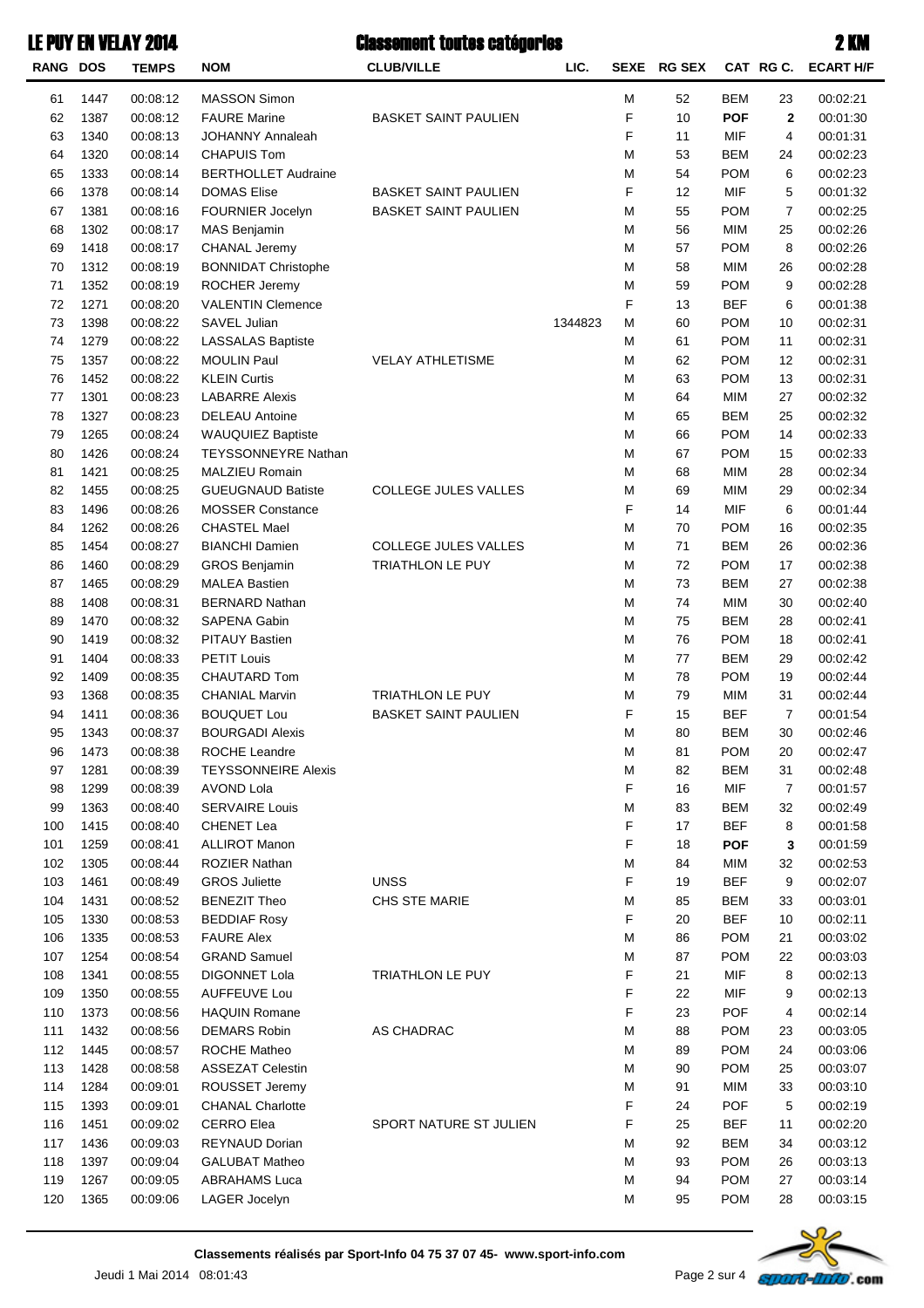| <b>RANG DOS</b> |              | <b>TEMPS</b>         | <b>NOM</b>                                    | <b>CLUB/VILLE</b>           | LIC.    | <b>SEXE</b> | <b>RG SEX</b> |                          | CAT RG C. | <b>ECART H/F</b>     |
|-----------------|--------------|----------------------|-----------------------------------------------|-----------------------------|---------|-------------|---------------|--------------------------|-----------|----------------------|
| 121             | 1346         | 00:09:07             | <b>GRIECO Valentine</b>                       |                             |         | F           | 26            | <b>BEF</b>               | 12        | 00:02:25             |
| 122             | 1377         | 00:09:07             | <b>HAON Anais</b>                             | <b>BASKET SAINT PAULIEN</b> |         | F           | 27            | <b>POF</b>               | 6         | 00:02:25             |
| 123             | 1316         | 00:09:10             | <b>CURBILIE Valentin</b>                      |                             |         | M           | 96            | <b>POM</b>               | 29        | 00:03:19             |
| 124             | 1353         | 00:09:11             | <b>VIDAL Melys</b>                            |                             |         | F           | 28            | <b>BEF</b>               | 13        | 00:02:29             |
| 125             | 1489         | 00:09:12             | OZDERBIEV Adam                                | CADA LANGEAC                |         | M           | 97            | MIM                      | 34        | 00:03:21             |
| 126             | 1494         | 00:09:12             | <b>SAIEV Tamerlan</b>                         | <b>CADA LANGEAC</b>         |         | M           | 98            | <b>POM</b>               | 30        | 00:03:21             |
| 127             | 1500         | 00:09:13             | <b>JOLY Remi</b>                              | <b>UACB</b>                 | 1259020 | M           | 99            | <b>BEM</b>               | 35        | 00:03:22             |
| 128             | 1269         | 00:09:13             | <b>FROMENTEAU Antonin</b>                     |                             |         | M           | 100           | <b>POM</b>               | 31        | 00:03:22             |
| 129             | 1383         | 00:09:13             | <b>MALARTE Emilia</b>                         | <b>BASKET SAINT PAULIEN</b> |         | F           | 29            | <b>MIF</b>               | 10        | 00:02:31             |
| 130             | 1384         | 00:09:15             | <b>MARTIN Morgane</b>                         | <b>BASKET SAINT PAULIEN</b> |         | F           | 30            | <b>BEF</b>               | 14        | 00:02:33             |
| 131             | 1255         | 00:09:15             | <b>GRAND Lucie</b>                            |                             |         | F           | 31            | <b>BEF</b>               | 15        | 00:02:33             |
| 131             | 1416         | 00:09:15             | <b>REIS Dorine</b>                            | <b>VELAY ATHLETISME</b>     | 1364971 | F           | 31            | MIF                      | 11        | 00:02:33             |
| 133             | 1311         | 00:09:16             | <b>BONNIDAT Lea</b>                           |                             |         | F           | 33            | <b>MIF</b>               | 12        | 00:02:34             |
| 134             | 1337         | 00:09:16             | <b>ROCHE Alice</b>                            |                             |         | F           | 34            | <b>MIF</b>               | 13        | 00:02:34             |
| 135             | 1457         | 00:09:16             | <b>BOYER Mael</b>                             | CLUB SPORTIF DE FOOT CH     |         | M           | 101           | <b>POM</b>               | 32        | 00:03:25             |
| 136             | 1338         | 00:09:17             | MAISONNEUVE Laurie                            |                             |         | F           | 35            | <b>MIF</b>               | 14        | 00:02:35             |
| 137             | 1359         | 00:09:17             | <b>DIAS Florian</b>                           |                             |         | М           | 102           | <b>POM</b>               | 33        | 00:03:26             |
| 138             | 1495         | 00:09:18             | <b>OLLIER Loïc</b>                            |                             |         | M           | 103           | <b>BEM</b>               | 36        | 00:03:27             |
| 139             | 1463         | 00:09:18             | POMMIER Julie                                 |                             |         | F           | 36            | <b>BEF</b>               | 16        | 00:02:36             |
| 140             | 1441         | 00:09:18             | <b>GUEUGNAUD Noemie</b>                       |                             |         | F           | 37            | <b>BEF</b>               | 17        | 00:02:36             |
| 141             | 1260         | 00:09:19             | <b>BARDIN Andreas</b>                         |                             |         | М           | 104           | <b>POM</b>               | 34        | 00:03:28             |
| 142             | 1256         | 00:09:20             | <b>GRAND Louis</b>                            |                             |         | M           | 105           | <b>POM</b>               | 35        | 00:03:29             |
| 143             | 1360         | 00:09:21             | <b>FLANDIN Louis</b>                          |                             |         | M           | 106           | <b>BEM</b>               | 37        | 00:03:30             |
| 144             | 1329         | 00:09:21             | <b>BONNET Gabin</b>                           | <b>VELAY ATHLETISME</b>     | 1609143 | M           | 107           | <b>POM</b>               | 36        | 00:03:30             |
| 145             | 1491         | 00:09:22             | <b>SALECK Ahmed</b>                           | CADA LANGEAC                |         | M           | 108           | <b>BEM</b>               | 38        | 00:03:31             |
| 146             | 1499         | 00:09:24             | <b>JOLY Gwendoline</b>                        | <b>UACB</b>                 | 1556873 | F           | 38            | <b>POF</b>               | 7         | 00:02:42             |
| 147             | 1396         | 00:09:25             | <b>PASCAL Jules</b>                           |                             |         | M           | 109           | <b>POM</b>               | 37        | 00:03:34             |
| 148             | 1380         | 00:09:27             | <b>TEYSSIER Camille</b>                       | <b>BASKET SAINT PAULIEN</b> |         | F           | 39            | <b>BEF</b>               | 18        | 00:02:45             |
| 149             | 1493         | 00:09:29             | <b>AHMADI Erfan</b>                           | <b>CADA LANGEAC</b>         |         | M           | 110           | <b>BEM</b>               | 39        | 00:03:38             |
| 150             | 1425         | 00:09:29             | <b>DEMURE Corentin</b>                        | TRIATHLON LE PUY            |         | M           | 111           | <b>POM</b>               | 38        | 00:03:38             |
| 151             | 1276         | 00:09:31             | DEYGAS Jade                                   | <b>VELAY ATHLETISME</b>     |         | F           | 40            | <b>POF</b>               | 8         | 00:02:49             |
| 152             | 1277         | 00:09:33             | <b>DEGAS Oceane</b>                           |                             |         | F           | 41            | <b>MIF</b>               | 15        | 00:02:51             |
| 153             | 1310         | 00:09:33             | RADOUSSE Angelique                            |                             |         | F           | 42            | BEF                      | 19        | 00:02:51             |
| 154             | 1326         | 00:09:37             | <b>BONICEL Margaux</b>                        |                             |         | F           | 43            | <b>MIF</b>               | 16        | 00:02:55             |
| 155             | 1362         | 00:09:38             | <b>INTERNICOLA Simon</b>                      |                             |         | M           | 112           | <b>BEM</b>               | 40        | 00:03:47             |
| 156             | 1282         | 00:09:38             | <b>TEYSSONNEIRE Clara</b>                     |                             |         | F           | 44            | POF                      | 9         | 00:02:56             |
| 157             | 1369         | 00:09:38             | <b>JOURDE Armand</b><br><b>ANTHUS Anaelle</b> |                             |         | M<br>F      | 113           | <b>BEM</b>               | 41        | 00:03:47             |
| 158<br>159      | 1422<br>1264 | 00:09:38<br>00:09:38 | RIBEIRO Noe                                   |                             | 0343054 |             | 45<br>114     | <b>MIF</b><br><b>POM</b> | 17        | 00:02:56             |
| 160             | 1475         | 00:09:39             | <b>JOUVE Antoine</b>                          |                             |         | M<br>М      | 115           | <b>BEM</b>               | 39<br>42  | 00:03:47<br>00:03:48 |
| 161             | 1334         | 00:09:39             |                                               |                             |         |             | 0             |                          | 0         |                      |
| 162             | 1328         | 00:09:40             | <b>BORNE Bastien</b>                          |                             |         | M           | 116           | <b>POM</b>               | 40        | 00:03:49             |
| 163             | 1294         | 00:09:41             | SACRAMENTO Bryan                              |                             |         | M           | 117           | <b>BEM</b>               | 43        | 00:03:50             |
| 164             | 1307         | 00:09:42             | <b>MERLE Arthur</b>                           |                             |         | M           | 118           | <b>POM</b>               | 41        | 00:03:51             |
| 165             | 1297         | 00:09:42             | <b>LEBEGUE Kevin</b>                          |                             |         | M           | 119           | <b>POM</b>               | 42        | 00:03:51             |
| 166             | 1466         | 00:09:42             | <b>TABELLION Gaelle</b>                       |                             |         | F           | 46            | <b>BEF</b>               | 20        | 00:03:00             |
| 167             | 1285         | 00:09:44             | ROUSSET Benjamin                              |                             |         | M           | 120           | <b>POM</b>               | 43        | 00:03:53             |
| 168             | 1469         | 00:09:45             | <b>ENTWHISTLE Ines</b>                        |                             |         | F           | 47            | <b>POF</b>               | 10        | 00:03:03             |
| 169             | 1349         | 00:09:46             | <b>BARRY Lucas</b>                            |                             |         | M           | 121           | <b>POM</b>               | 44        | 00:03:55             |
| 170             | 1287         | 00:09:46             | <b>ARNAUD Typhaine</b>                        |                             |         | F           | 48            | MIF                      | 18        | 00:03:04             |
| 171             | 1288         | 00:09:46             | <b>ARNAUD Maylis</b>                          |                             |         | F           | 49            | <b>POF</b>               | 11        | 00:03:04             |
| 172             | 1273         | 00:09:47             | MICHEL Ines                                   |                             |         | F           | 50            | MIF                      | 19        | 00:03:05             |
| 173             | 1370         | 00:09:47             | <b>VILLAZ Axelle</b>                          |                             |         | F           | 51            | <b>POF</b>               | 12        | 00:03:05             |
| 174             | 1382         | 00:09:48             | <b>BOULAMOY Anais</b>                         | <b>BASKET SAINT PAULIEN</b> |         | F           | 52            | <b>POF</b>               | 13        | 00:03:06             |
| 175             | 1354         | 00:09:49             | <b>GARDON Adrien</b>                          |                             |         | М           | 122           | <b>MIM</b>               | 35        | 00:03:58             |
| 176             | 1253         | 00:09:50             | <b>DEGRUEL Corentin</b>                       | ATHLE 43                    | 1389349 | M           | 123           | <b>POM</b>               | 45        | 00:03:59             |
| 177             | 1321         | 00:09:50             | <b>BERNARD Matteo</b>                         |                             |         | M           | 124           | <b>POM</b>               | 46        | 00:03:59             |
| 178             | 1405         | 00:09:52             | <b>MASSON Romain</b>                          |                             |         | M           | 125           | <b>POM</b>               | 47        | 00:04:01             |
| 179             | 1450         | 00:09:54             | <b>GOMES Yanis</b>                            |                             |         | M           | 126           | <b>BEM</b>               | 44        | 00:04:03             |
| 180             | 1366         | 00:09:54             | <b>IMBERT SAURON Maevane</b>                  |                             |         | F           | 53            | <b>BEF</b>               | 21        | 00:03:12             |